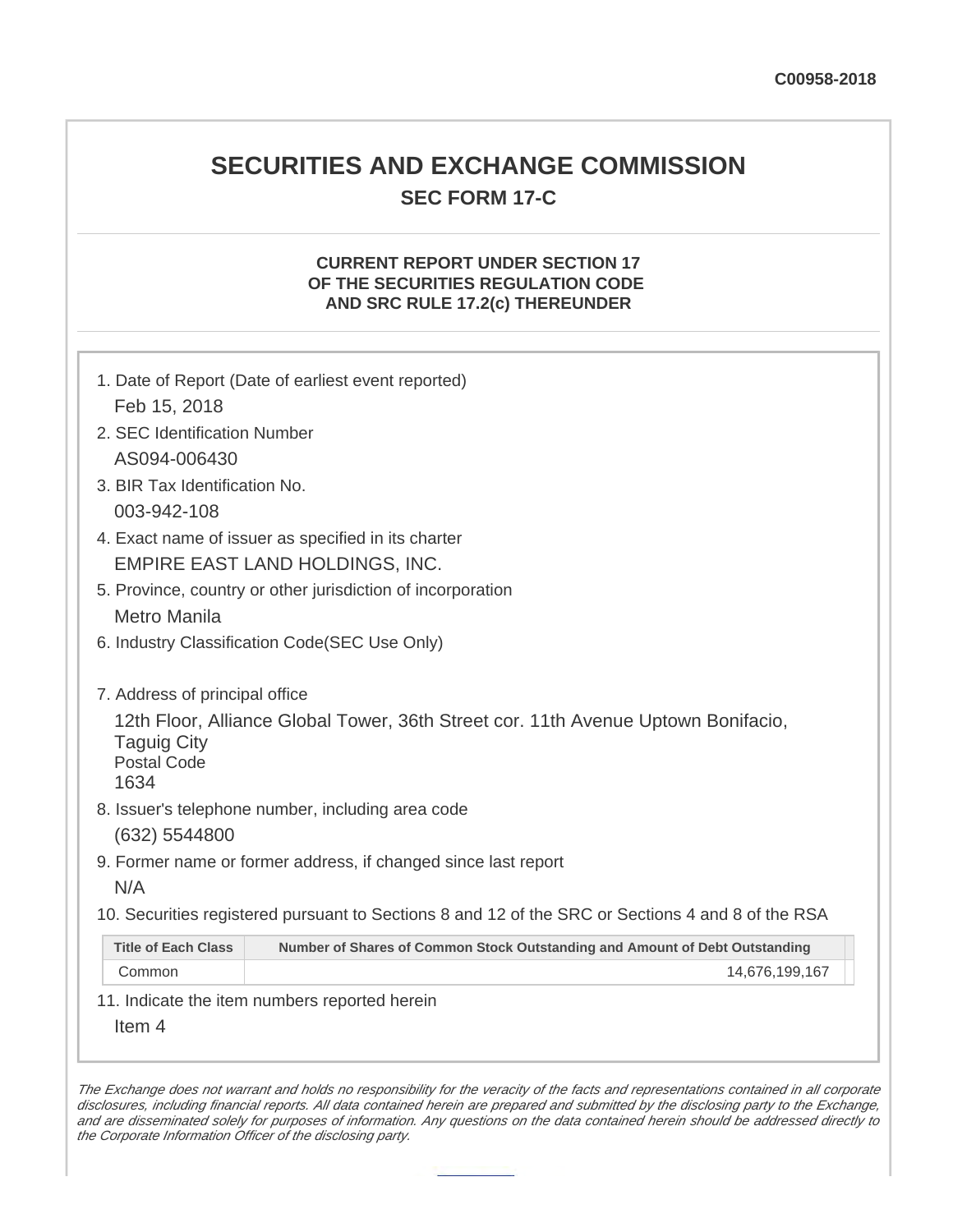

# **Empire East Land Holdings, Inc. ELI**

## **PSE Disclosure Form 4-8 - Change in Directors and/or Officers (Resignation/Removal or Appointment/Election) References: SRC Rule 17 (SEC Form 17-C) and Section 4.4 of the Revised Disclosure Rules**

**Subject of the Disclosure**

Election/Appointment of Director

**Background/Description of the Disclosure**

See attached SEC Form 17-C

#### **Resignation/Removal or Replacement**

| Name of<br><b>Person</b> | <b>Position/Designation</b> | <b>Effective Date of Resignation/Cessation of</b><br>term<br>(mmm/dd/yyyy) | Reason(s) for<br><b>Resignation/Cessation</b> |  |
|--------------------------|-----------------------------|----------------------------------------------------------------------------|-----------------------------------------------|--|
|                          | -                           |                                                                            |                                               |  |

#### **Election or Appointment**

|                                      |                                        | Date of<br>Name of Person   Position/Designation   Appointment/Election | <b>Effective Date of</b><br>Appointment | <b>Shareholdings in</b><br>the Listed Company |                 | Nature of<br><b>Indirect</b> |
|--------------------------------------|----------------------------------------|-------------------------------------------------------------------------|-----------------------------------------|-----------------------------------------------|-----------------|------------------------------|
|                                      |                                        | (mmm/dd/yyyy)                                                           | <b>Election</b><br>(mmm/dd/yyyy)        | <b>Direct</b>                                 | <b>Indirect</b> | Ownership                    |
| <b>CRESENCIO P.</b><br><b>AQUINO</b> | Independent.<br>02/15/2018<br>Director |                                                                         | 02/15/2018                              |                                               | - -             |                              |

#### **Promotion or Change in Designation**

| Name of<br><b>Person</b> | Position/Designation |              | Date of<br>Approval | <b>Effective Date of</b><br>Change | <b>Shareholdings in the Listed</b><br>Company |                 | <b>Nature of Indirect</b><br>Ownership |  |
|--------------------------|----------------------|--------------|---------------------|------------------------------------|-----------------------------------------------|-----------------|----------------------------------------|--|
|                          | From                 | $T_{\Omega}$ | (mmm/dd/yyyy)       | (mmm/dd/yyyy)                      | <b>Direct</b>                                 | <b>Indirect</b> |                                        |  |
|                          |                      |              |                     |                                    | $\overline{\phantom{a}}$                      |                 |                                        |  |

#### **Other Relevant Information**

None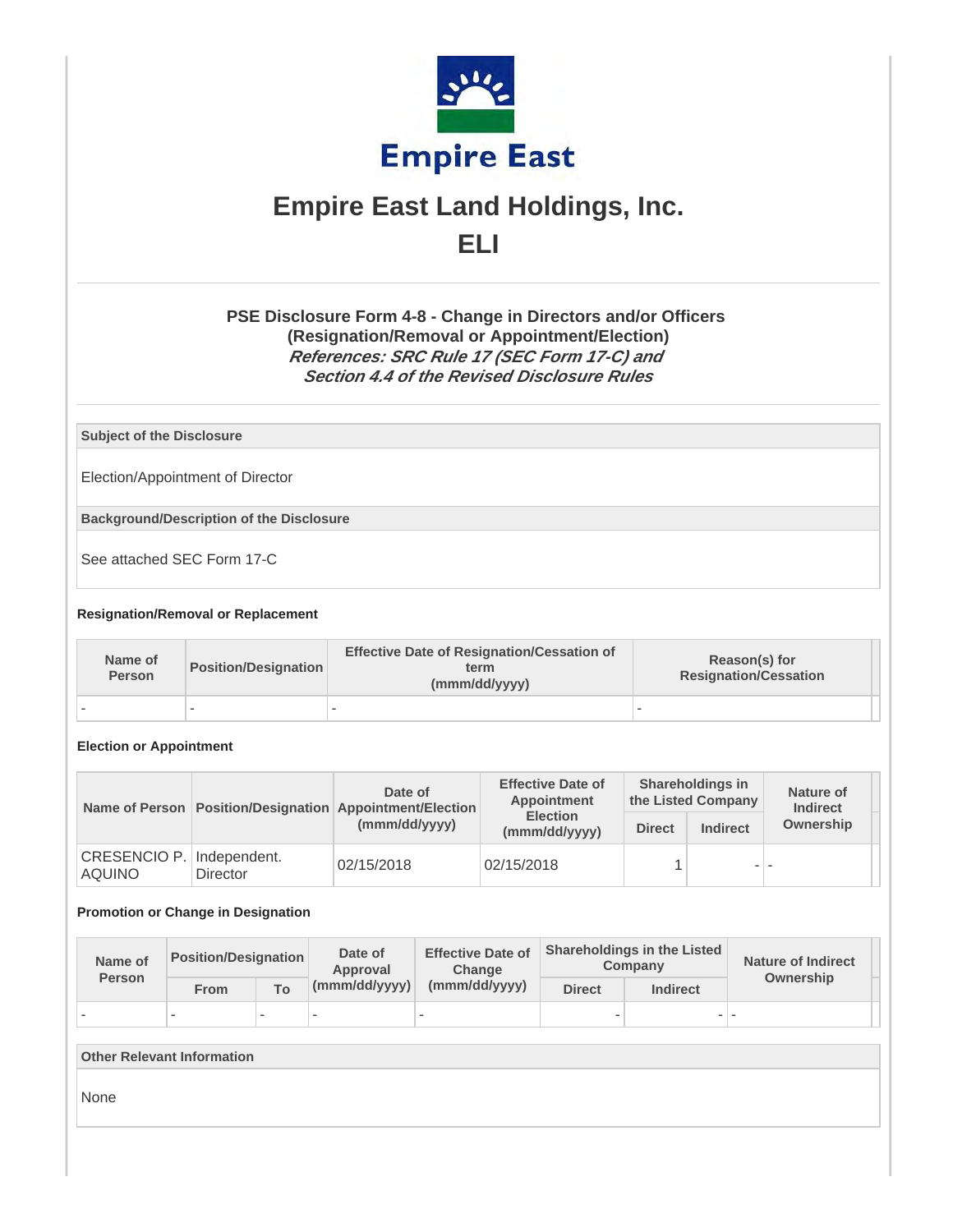| Filed on behalf by: |                                                           |  |  |
|---------------------|-----------------------------------------------------------|--|--|
| <b>Name</b>         | Evelyn Cacho                                              |  |  |
| Designation         | SVP, Corporate Information Officer and Compliance Officer |  |  |
|                     |                                                           |  |  |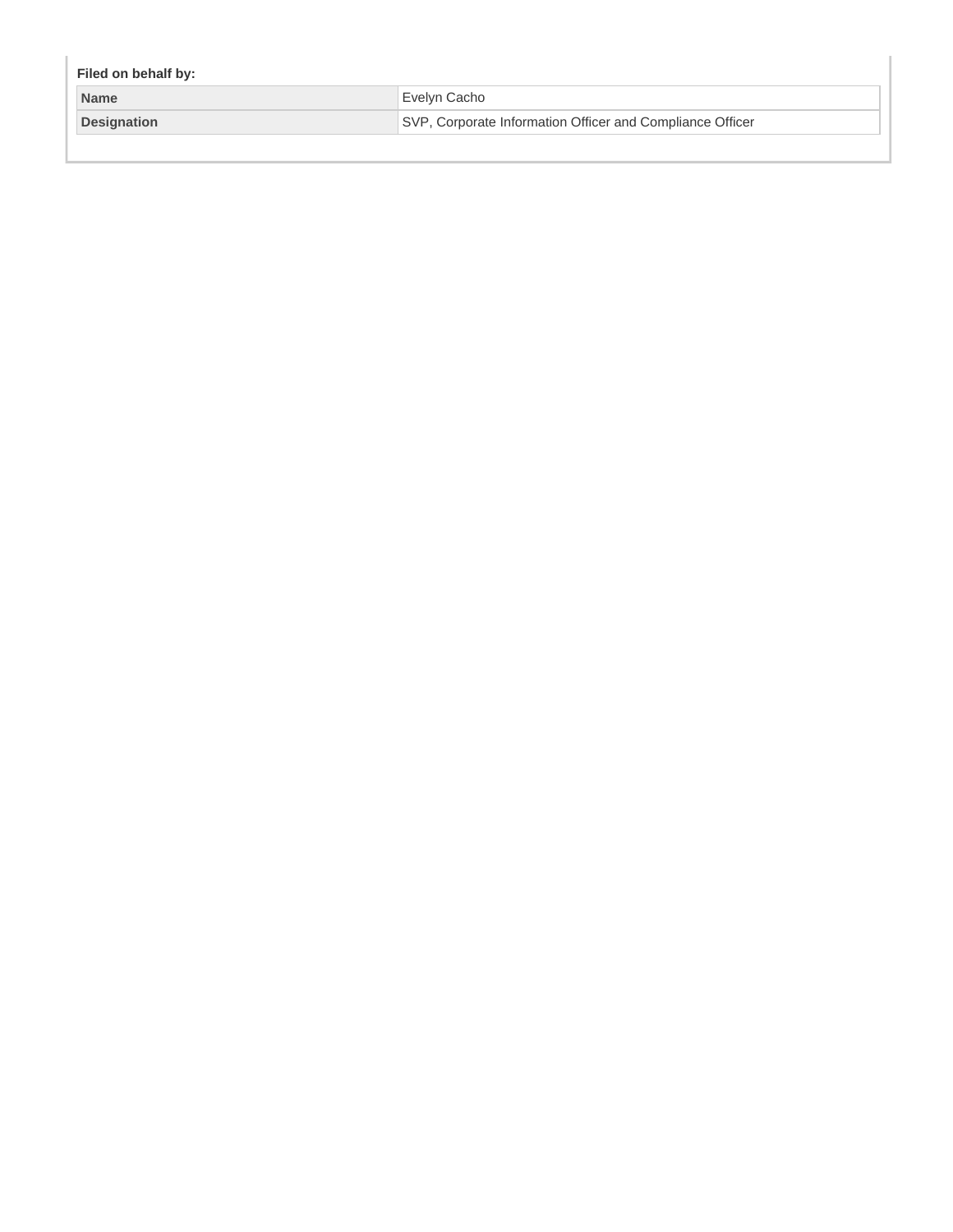#### **SECURITIES AND EXCHANGE COMMISSION**

#### **SEC FORM 17-C**

#### **CURRENT REPORT UNDER SECTION 17 OF THE SECURITIES REGULATION CODE AND SRC RULE 17.2(c) THEREUNDER**

# 1. **February 15, 2018**

Date of Report

- 2. SEC Identification No: **AS094-006430** 3. BIR Tax Identification No : **003-942-108**
- 4. **EMPIRE EAST LAND HOLDINGS, INC.**  Exact name of issuer as specified in its charter

#### 5. **Metro Manila**  Province, Country or other jurisdiction of incorporation or organization

- 6. (SEC Use Only) Industry Classification Code
- 7. **12th Floor, Alliance Global Tower 36th Street cor. 11th Avenue Uptown Bonifacio, Taguig City 1634** Address of principal office
- 8. **(632) 5544800**  Issuer's telephone number, including area code
- 9. Securities registered pursuant to Sections 8 and 12 of the SRC or Sections 4 and 8 of the RSA

| Title of Class | Number of Shares of Common |
|----------------|----------------------------|
|                | <b>Stock Outstanding</b>   |

**Common 14,676,199,167** 

#### 10. **Item 4**

The Board of Directors, upon the recommendation of the Nomination Committee, elected Atty. Cresencio P. Aquino as Independent Director to serve the unexpired term of Mr. Gerardo C. Garcia. Atty. Aquino will also sit as a member of the Audit Committee, Corporate Governance Committee, Related Party Transaction Committee and Board Risk Oversight Committee.

Atty. Cresencio P. Aquino, 64 years old, Filipino, is currently the Managing Partner of The Law Firm of CP Aquino & Partners. He is a graduate of the San Sebastian College Manila with degrees in Bachelor of Arts and Bachelor of Laws. Atty. Aquino has extensive experience in both the public and private sector as follows: Director of Clark Development Corporation from 2012 to 2016, Independent Director of Global-Estate Resorts, Inc. from 2010 to 2012, Independent Director of Suntrust Home Developers, Inc. from 2009 to 2012, Corporate Legal Counsel of MBF Card and One Card Corporation from June 1998 to May 2004, Special Assistant and Chief Legal Counsel of the Government Service Insurance System from September 1992 to June 1998, Director of the Meat Packaging Corporation of the Philippines from September 1992 to June 1998, Personnel and Administrative Manager, Corporate Secretary and Chief Legal Counsel of ComSavings Bank from September 1992 to June 1998, and Executive Director of the Department of Interior and Local Government (DILG) from 1988 to 1992, and concurrently Ex-Officio Commissioner of the DILG with the Housing and Land Use Regulatory Board also for the same period. Atty. Aquino has extensive experience in public service, investment banking, corporate practice specializing in joint venture undertaking, corporate restructuring, real estate funds, mergers & acquisitions, risk management, innovative restructuring, due diligence & valuations and enhancing